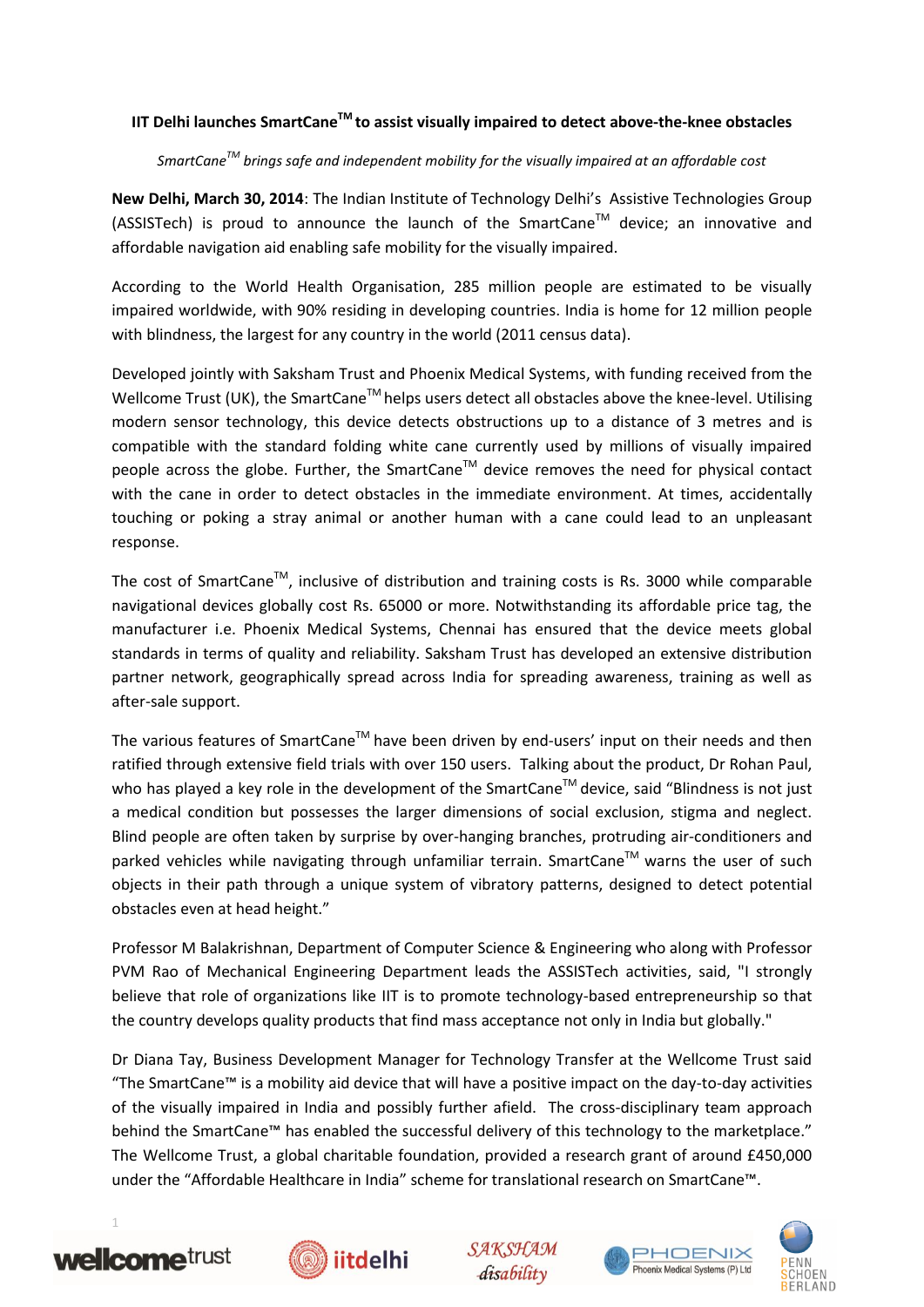Mr Dipendra Manocha, Director of Saksham Trust and Delhi-President of National Association of Blind, has provided research and marketing support through its network of organizations. Phoenix Medical Systems, India's leading manufacturer of medical devices for infant and maternity care is the industrial partner of SmartCane™, providing industrial R&D support and executing the manufacturing process.

## **About ASSISTECH: Indian Institute of Technology Delhi**

ASSISTECH is an inter-disciplinary group of faculty, research staff and students engaged in using modern and assistive technology to find affordable solutions for the visually impaired. Formed in the year 2008 with the objective of making a difference in the lives of a million plus visually impaired people, their main focus is to develop technology based solutions for mobility and education of the visually-impaired. Key goal is to search for solution that would enable them to live independently and with dignity. SmartCane<sup>™</sup>, an aid for the visually impaired, that provides safe and independent mobility that eases their integration into the society, is the flagship project undertaken by ASSISTech. Unlike a typical academic laboratory, ASSISTech focus is on end to end solution; i.e. from need finding to productization. Apart from working on specific solutions based on needs identified by the users themselves, they also work on sensitizing and inspiring a number of young minds towards real day-to-day challenges of the differently abled.

## **About Saksham Charitable Trust**

The Saksham Trust was established in 2003 with the sole purpose of helping underprivileged visually impaired people in their day to day lives by providing special assistance through special teaching methods - Braille, audio description, tactile structures and other non-visual teaching methods. Saksham plays a vital role of determining the specifications, taking feedback from end users and the distribution of SmartCane<sup>™</sup>. Saksham Trust has also developed entertainment and education material for the visually impaired including audio description movies, books translated in Braille and audio description books.

# **About Phoenix Medical Systems Pvt. Ltd (PMS)**

Phoenix Medical Systems is the industrial partner of the SmartCane™ project, providing R&D and executing the manufacturing process in its ISO 9001 certified factory. They also look after the critical issues of testing and quality control. Founded in 1989, PMS aims at providing costeffective and innovative solutions that match the best in the world at very affordable prices. PMS is a pioneer in India in the manufacture of products devoted to infant health care, the first product being an infant incubator. PMS follows Six Sigma and other management strategies and is ISO 9000:2001 certified.

### **About Wellcome Trust**

The Wellcome Trust, UK is a charitable foundation based in London that extensively sponsors medical research in UK as well as globally. It is dedicated to achieving extraordinary improvements in human and animal health and supports the brightest minds in biomedical and medical research. The Trust's support includes public engagement, education and the application of research to improve health. Development of SmartCane™ was amongst the first projects funded in India under their "Affordable Healthcare in India" scheme. (www.wellcome.ac.uk/techtransfer/india)



2